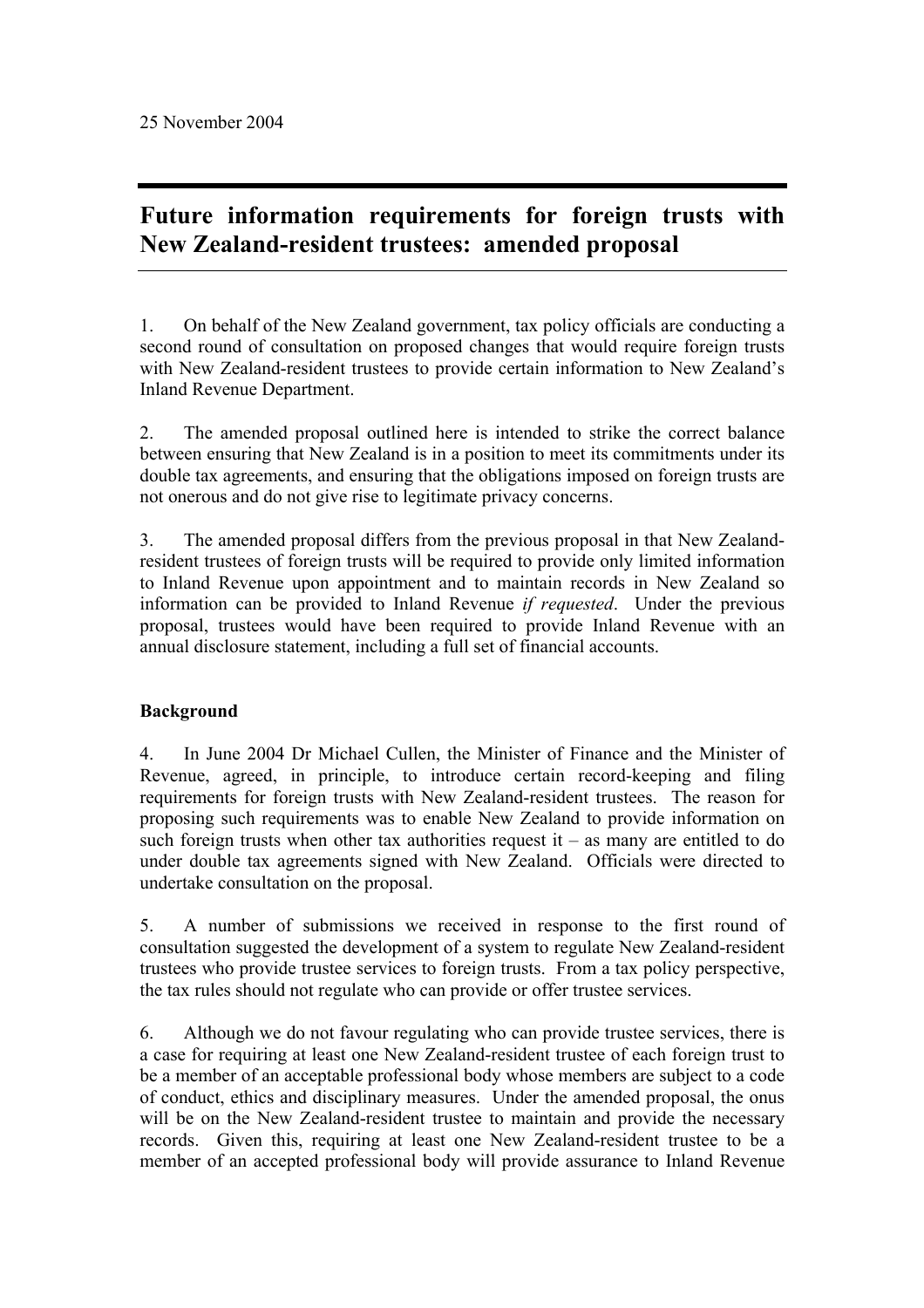that a trustee has the necessary expertise to maintain records of the required standard and will comply with the law.

7. Once consultation on the amended proposal is complete, the Minister will make final policy decisions based on officials' recommendations and feedback received from the second round of consultation.

#### **Summary of the proposal**

8. The proposal will require New Zealand-resident trustees to:

- provide limited information to Inland Revenue upon appointment as trustee of a foreign trust;
- maintain certain information relating to the trust in New Zealand and provide this information to Inland Revenue if requested; and
- at least one New Zealand-resident trustee of a foreign trust to be a member of an acceptable professional body such as an accounting or legal body.

9. New Zealand-resident trustees who fail to disclose the requested information to Inland Revenue and to maintain records in New Zealand for New Zealand tax purposes will be subject to sanctions. They may be liable to New Zealand tax and criminal penalties for failing to keep records or provide the information requested.

10. The proposal is intended to ensure that New Zealand is in a position to meet its commitments, under its double tax agreements, to co-operate with other tax jurisdictions. We want to achieve this in a way that minimises any impact on legitimate transactions and commerce, as well as legitimate privacy concerns.

11. There is no intention to change the current New Zealand income tax treatment of foreign trusts that meet the necessary requirements under this proposal.

12. Under New Zealand law, a foreign trust is one that has had no New Zealandresident settlor from the later of 17 December 1987 or the date upon which the first settlement was made to the trust. The income of a foreign trust is not liable to New Zealand income tax as long as the settlor remains a non-resident, no trust income is earned in New Zealand and no beneficiary of the trust is a New Zealand resident.

#### **Information to be disclosed to Inland Revenue**

13. New Zealand-resident trustees of foreign trusts will be required to provide the following information to Inland Revenue upon their appointment, or the enactment of the proposal in relation to existing appointments:

• the name of the trust or other identifying feature(s) such as the trust number and/or the date of settlement of the trust;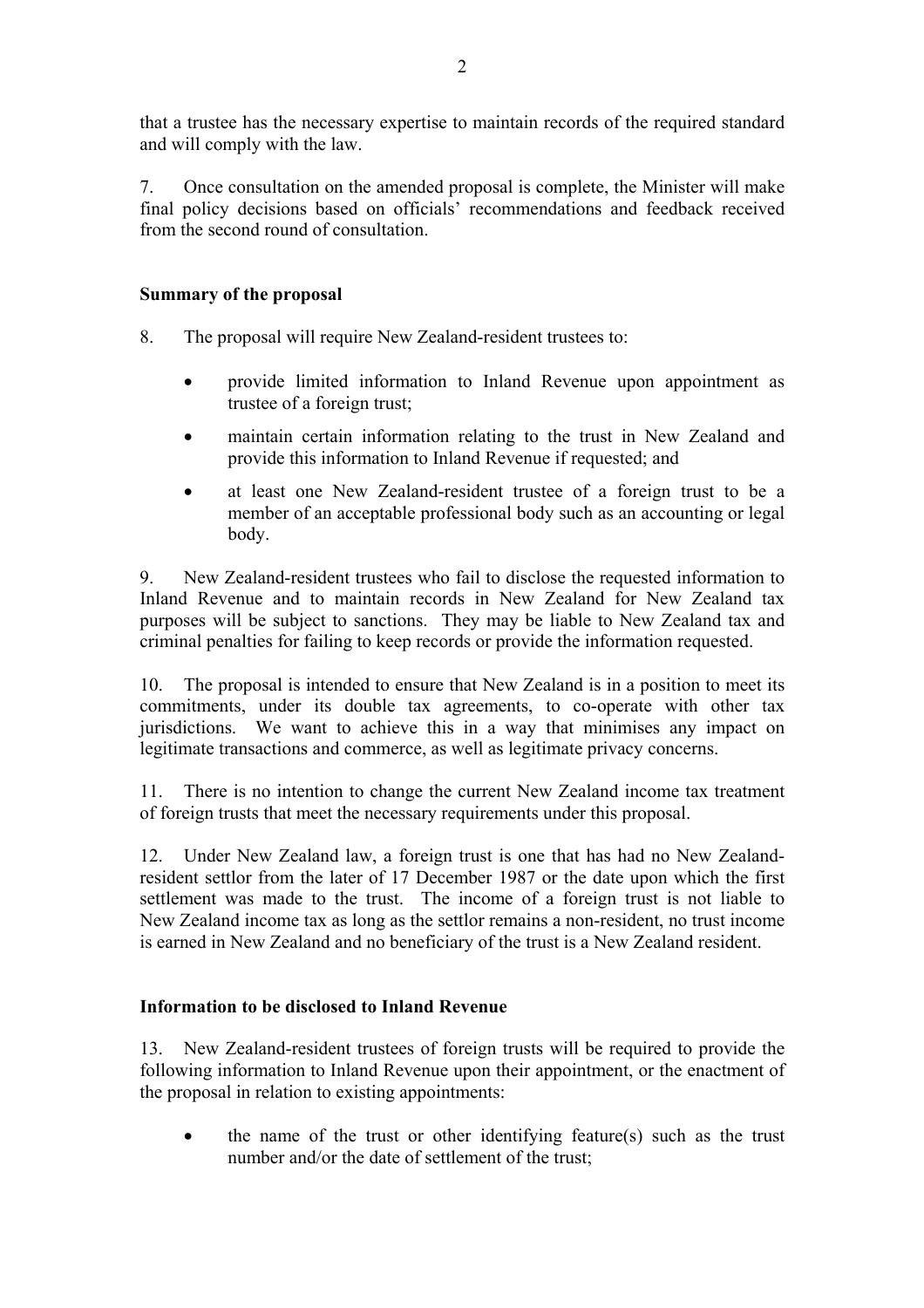- the name and contact details of the trustee(s); and
- $\bullet$  the country of residence of the settlor(s) if the country is specified in the law or by way of Regulation (see paragraph 16-18).

14. If any of this information changes and a trustee is aware of the change, the trustee will be obliged to inform Inland Revenue so the information can be updated.

15. A specific statutory disclosure requirement similar to section 59 of the Tax Administration Act 1994 will be required.

16. The New Zealand-resident trustee will be required to disclose the country of residence of the settlor to Inland Revenue only if the country requesting it is explicitly specified in New Zealand law.

17. Inland Revenue has agreed to provide automatically to the Australian Taxation Office, information relating to foreign trusts that have a New Zealand-resident trustee and an Australian-resident settlor. To ensure that Inland Revenue is in a position to provide this information automatically, New Zealand-resident trustees will be required to inform Inland Revenue if a trust has an Australian-resident settlor. Australia is the only country to which New Zealand is currently proposing to provide information on an automatic basis.

18. Trustees will be expected to take reasonable care to determine if a settlor is resident in Australia, based on the information that is available to them. If, for lack of information, a trustee fails to inform Inland Revenue that a settlor is resident in Australia, it will not result in the trustee being penalised for non-compliance. If a trustee does not take reasonable care to determine that a settlor is an Australian resident or they do not provide that information to Inland Revenue, the trustee may be subject to penalties for failure to disclose the required information.

## **Record-keeping requirements**

19. Trustees will be required to keep certain business records in New Zealand for at least seven years after the end of the income year to which they relate. If a trust ceases to have a New Zealand-resident trustee, the requirement to keep records for seven years will remain.

20. The records should:

- correctly explain the transactions of the trust;
- enable the trust's financial position to be accurately determined at any time;
- allow financial statements to be prepared;
- include source documentation relating to sales, purchases and other transactions, and the assets and liabilities of the trust;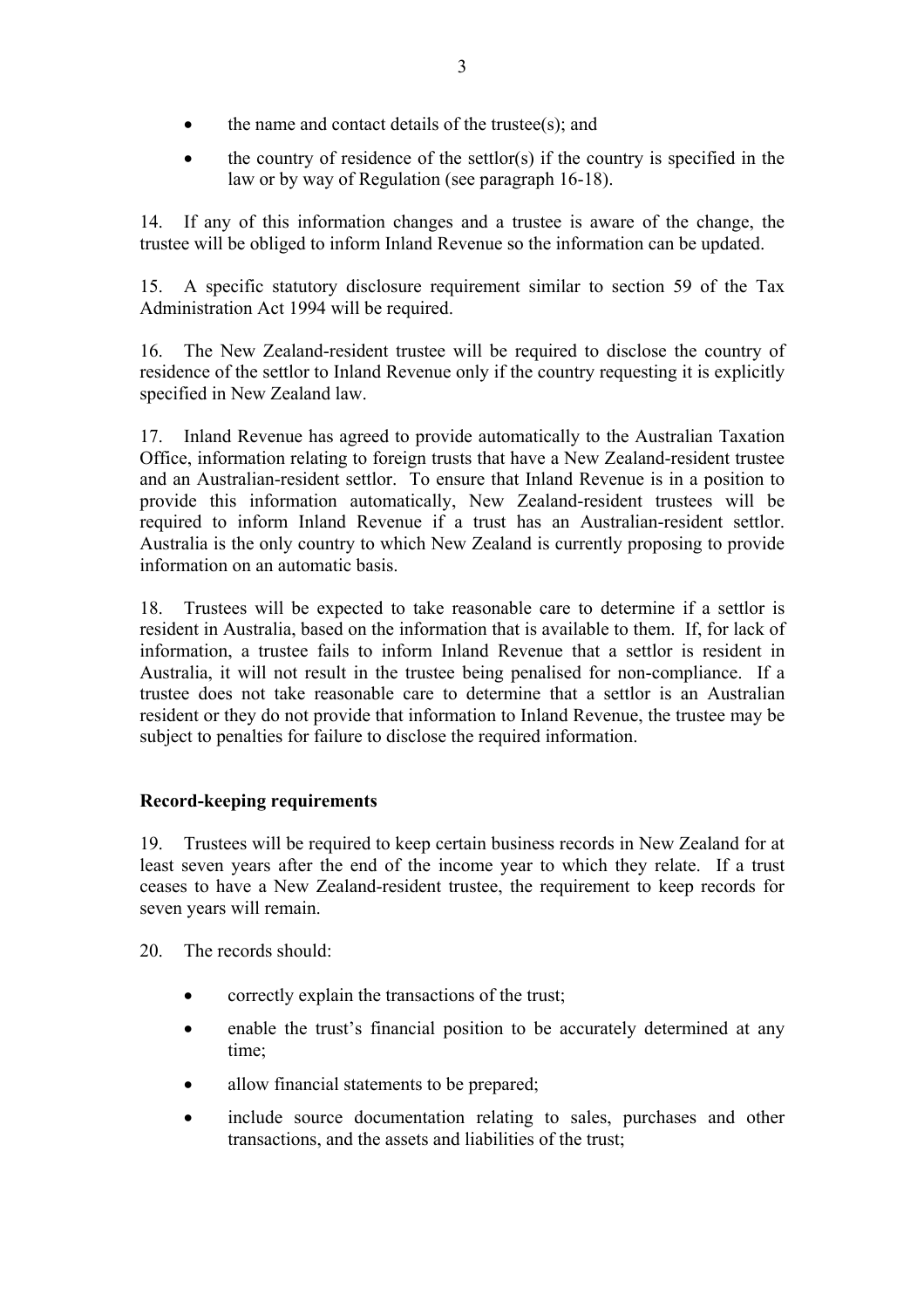- provide details of settlements on the trust and distributions to beneficiaries (including their name and address); and
- include a copy of the trust deed.
- 21. Section 22 of the Tax Administration Act 1994 will be amended accordingly.

#### **Determining the residence of the trustee**

22. The rules for determining if a person (an individual or a company) is a New Zealand resident are set out in sections OE 1 and OE 2 of the Income Tax Act 1994 and 2004.

#### *Individuals*

23. Trustees of foreign trusts who are individuals (as opposed to trustee companies) will be treated as New Zealand residents if:

- they maintain a 'permanent place of abode' in New Zealand, whether or not they also have a permanent place of abode outside New Zealand; or
- they have been present in New Zealand for more than 183 days in any 12 month period.

24. To cease New Zealand residence, they must be absent from New Zealand for at least 325 days in any 12-month period.

25. The 'permanent place of abode' test takes precedence over the others. For instance, individuals who maintain a permanent place of abode but have been absent from New Zealand for more than 325 days in a 12-month period remain New Zealand residents.

#### *Companies*

26. A trustee of a foreign trust that is a company will be treated as a New Zealand resident if the company:

- is incorporated in New Zealand; or
- has a head office in New Zealand; or
- has its centre of management in New Zealand; or
- the control of the company by its directors, acting in their capacity as directors, is exercised in New Zealand, whether or not decision-making by directors is confined to New Zealand.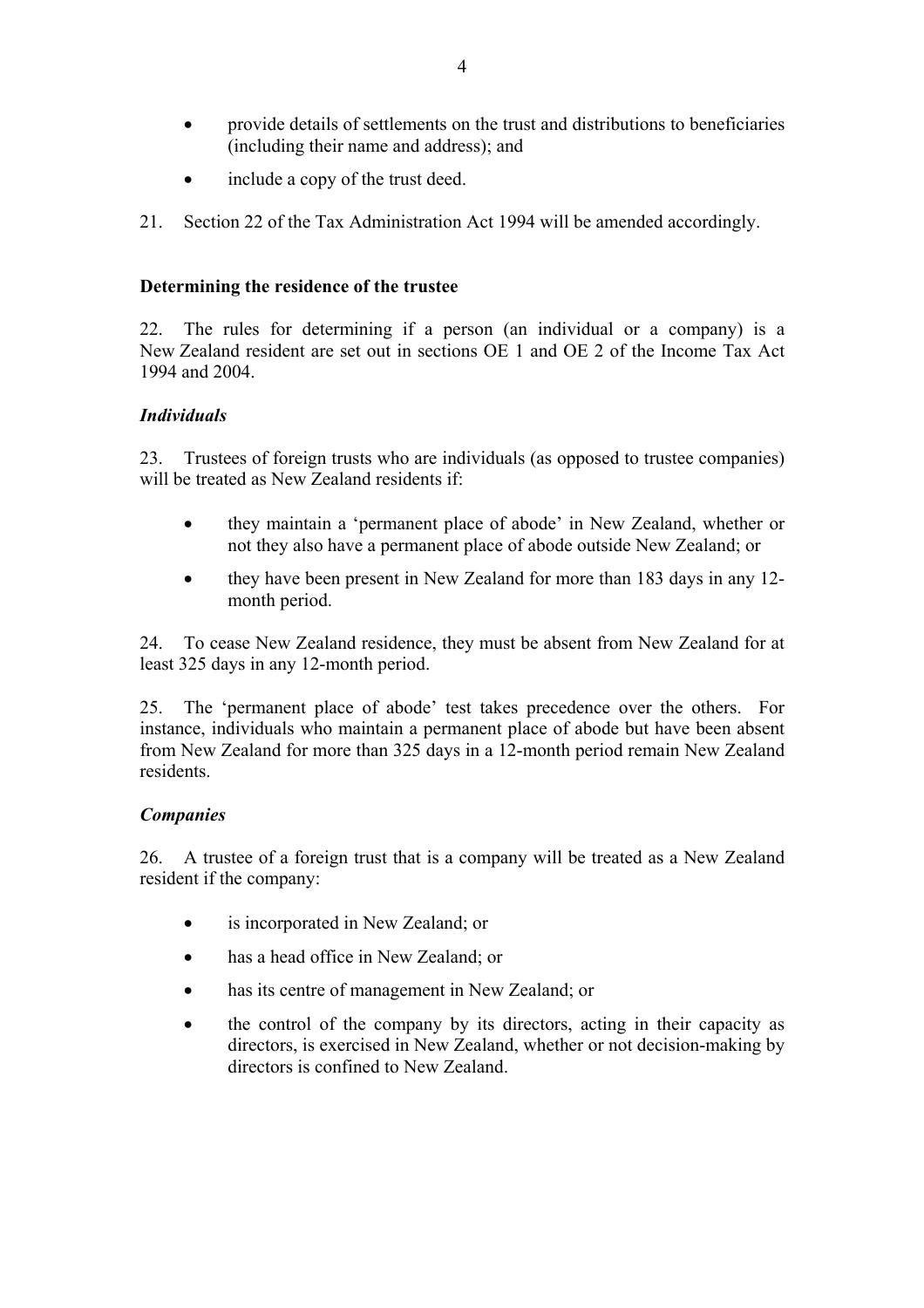## **Additional requirements for a trustee to be treated as a New Zealand-resident trustee**

27. To be treated as a New Zealand-resident trustee, at least one trustee of a foreign trust will also be required to be a member of a professional body that is acceptable to Inland Revenue. In the case of a trustee company, a New Zealand-resident director of the company will be required to be a member of such a professional body.

28. Under the amended proposal, the onus will be on the New Zealand-resident trustee to maintain and provide the necessary records. Given this, requiring at least one New Zealand-resident trustee to be a member of an accepted professional body will provide assurance to Inland Revenue that a trustee has the necessary expertise to maintain records of the required standard and will comply with the law.

29. Acceptable professional bodies are likely to include, but will not necessarily be limited to, certain accounting and legal professional institutes or societies. Membership of these types of professional bodies is usually restricted to individuals who hold relevant qualifications. We would be interested in readers' views on the types of professional bodies that should be included as acceptable.

30. Once legislation is enacted, Inland Revenue will develop administrative guidelines to assist in determining which professional bodies will be acceptable. Acceptable professional bodies are likely to be those that require their members to comply with the following requirements as a condition of membership:

- adhere to the professional code of conduct and ethics;
- be subject to a disciplinary process that enforces compliance with the code of conduct and ethics; and
- follow certain 'best practice' guidelines.

31. In addition, members of such professional bodies would provide, or could provide, trustee services as part of being a member of that professional body.

## **Requests for information about trusts from other countries**

## *Australia*

32. When information provided by a trustee indicates that a settlor of the trust is an Australian resident, Inland Revenue will:

- request further information from the trustee (such as financial records, distributions to beneficiaries and the identity of the settlor); and
- automatically release the information to the relevant Australian Taxation Office on an annual basis.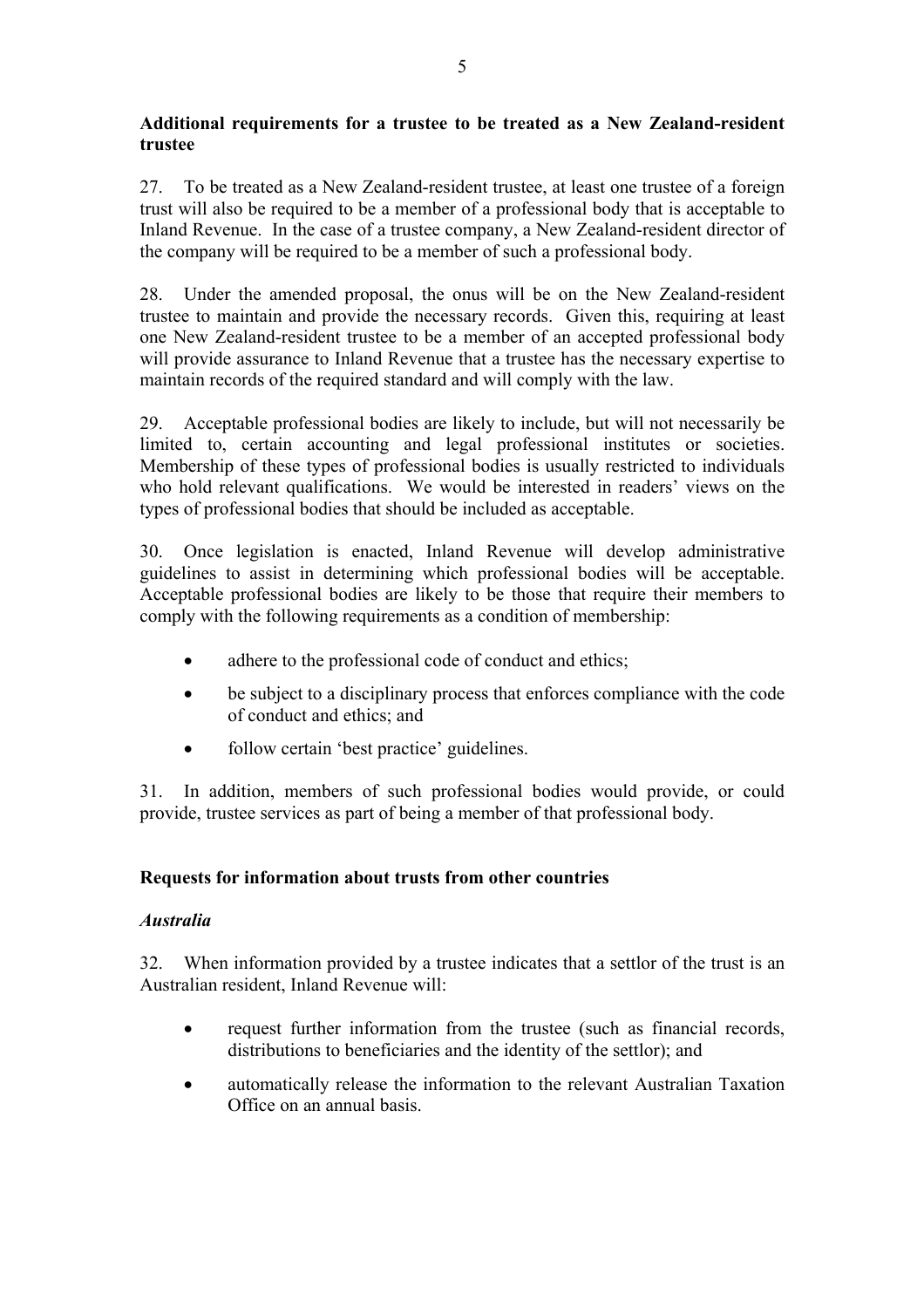#### *Other signatory countries to double tax agreements*

33. Information will be provided to other signatory countries to double tax agreements on a case-by-case request basis, when Inland Revenue considers that there are valid grounds for requesting the information. In accordance with the OECD Model Treaty and Commentary on Article 26, Inland Revenue will not entertain general 'fishing expeditions' from tax treaty partners for information on foreign trusts.

## *Rules governing information collected*

34. Any information provided to Inland Revenue by the New Zealand-resident trustees of foreign trusts will be subject to the existing tax secrecy laws. Section 81 of the Tax Administration Act 1994 prevents Inland Revenue from providing information to a foreign jurisdiction except as permitted by section  $81(4)(k)$  – [reciprocal law or concession or reciprocal arrangement].

## **Ensuring compliance**

35. To ensure compliance with the proposed disclosure rules, a foreign trust with a New Zealand-resident trustee will be subject to New Zealand tax on its worldwide income if a trustee fails to disclose the required information to Inland Revenue (see paragraph 13). Trustees that do not maintain or provide information when requested may be subject to prosecution and criminal penalties.

## *Non-compliant foreign trusts subject to New Zealand tax on their worldwide income*

36. If a New Zealand-resident trustee of a foreign trust fails to disclose the required information to Inland Revenue, the taxation of the trust will be based on the residence of the trustee rather than the settlor. The worldwide income of the trust will be treated as trustee income, and taxed at 33%.

37. Failure to disclose the required information will create a tax liability against trustees. Trustees who expose their trusts to such a liability may also be breaching their fiduciary obligation to the beneficiaries of the trust, and therefore may be personally liable to the beneficiaries. Disclosure of the required information removes this liability.

38. If a New Zealand-resident trustee takes reasonable care in determining that a trust is not a foreign trust and it is later found to be one, there will be no retrospective liability for tax on the worldwide income of the trust if the trustee provides the required information as soon as possible upon determining that it is a foreign trust. Tax will be imposed prospectively if the trustee fails to provide the required information once the foreign trust status of the trust is established.

39. Taxing non-compliant foreign trusts on their worldwide income is intended to encourage trustees to comply with the disclosure requirements, not to impose tax on such foreign trusts.